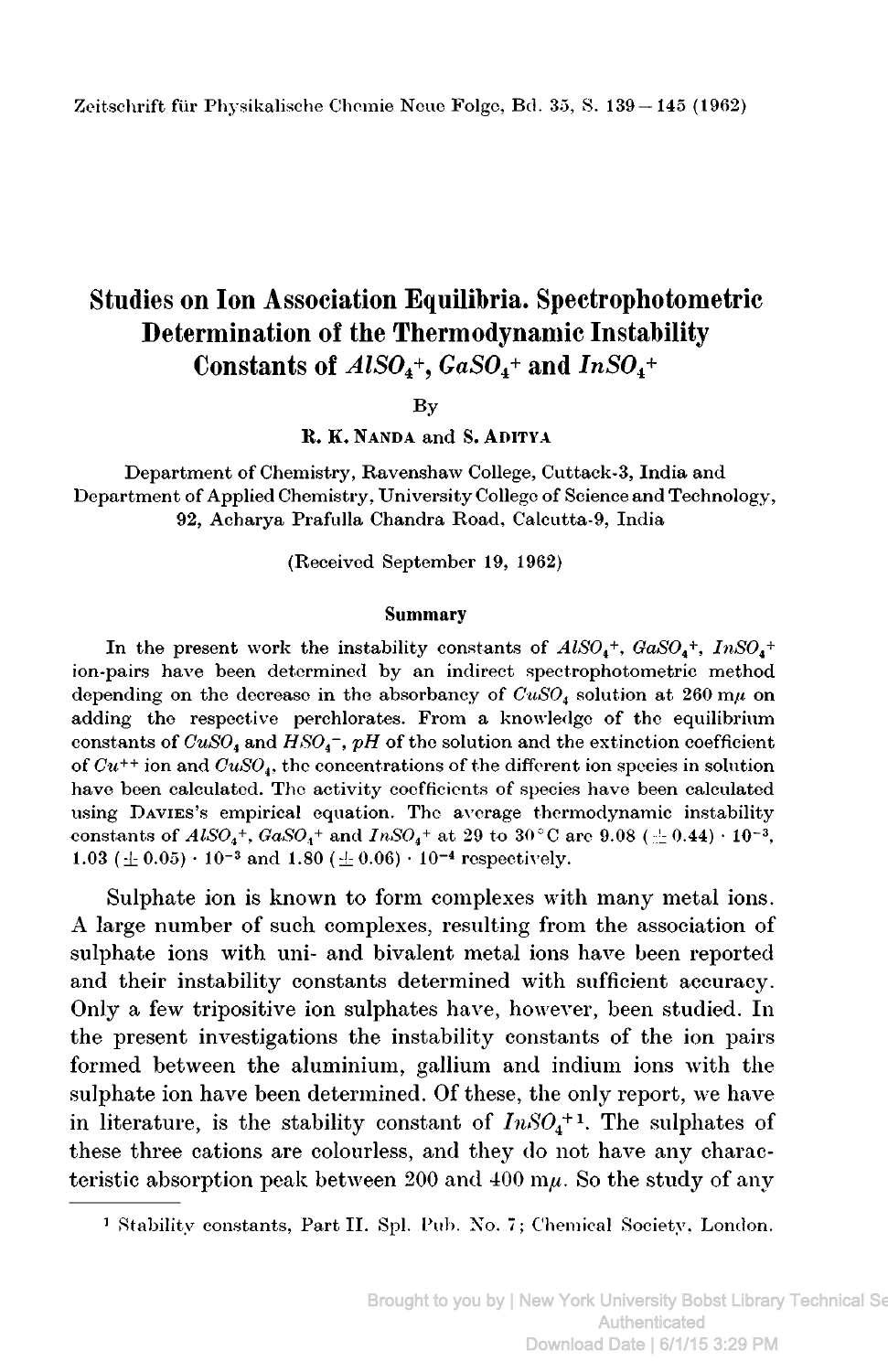of these systems by <sup>a</sup> direct spectrophotometric method, either in the visible or in the ultraviolet region of the spectrum, is out of question. An indirect displacement method has, therefore, been adopted in the present investigation. Copper sulphate is known to absorb strongly around  $260 \text{ m}\mu$  and it is found that the addition of aluminium perchlorate of comparable concentration to a solution of  $CuSO<sub>4</sub>$  results in <sup>a</sup> sharp decrease of the absorbancy in this region, though both aluminium Perchlorate and sulphate ions are found to be almost transparent at the said wave length. This is taken to indicate complex formation between  $Al^{3+}$  and  $SO_4^{--}$  ions. Similar observations are obtained on adding  $Ga(CIO<sub>4</sub>)<sub>3</sub>$  and  $In(CIO<sub>4</sub>)<sub>3</sub>$  to  $CuSO<sub>4</sub>$  solution. So from the measured decrease in optical density and from <sup>a</sup> knowledge of the instability constants of  $CuSO_4$  and  $HSO_4^-$  ion, the instability constants of the ion pairs formed by the tripositive ions with the sulphate ion have been calculated.

# Experimental

Aluminium Perchlorate was prepared by the method followed in our earlier work<sup>2</sup> and estimated as  $Al_2O_3$ . Gallium perchlorate was prepared by the method of FOSTER<sup>3</sup>, and estimated as  $Ga<sub>2</sub>O<sub>3</sub>$ . Indium perchlorate solution was prepared as follows.  $99.9\%$  pure Indium metal was dissolved in hydrochloric acid and the excess acid was boiled off. Indium hydroxide was precipitated from this solution and it was washed free from chloride. The hydroxide precipitate was dissolved in perchloric acid solution and the  $pH$  of this stock solution was maintained below  $pH$  2.0 to prevent hydrolysis. The indium content of the solution was estimated gravimetrically by precipitating and weighing as the oxide by the method of MOELLER<sup>4</sup>. Copper perchlorate solution was prepared by dissolving cupric carbonate in perchloric acid and then estimating the copper content iodometrically. Sodium sulphate solution used was prepared by mixing equivalent amounts of caustic soda and sulphuric acid solutions.

In order to determine the instability constants of the ion-aggregates formed between these trivalent metal ions and sulphate ions, solutions were prepared by mixing different amounts of copper perchlorate, sodium sulphate and the perchlorate of either aluminium,

<sup>2</sup> Nanda and Aditya, J. Indian chem. Soc. 34 (1957) 577.

<sup>3</sup> Foster, J. Amer. chem. Soc. 61 (1939) 3122.

<sup>&</sup>lt;sup>4</sup> MOELLER, J. Amer. chem. Soc. 62 (1940) 2444.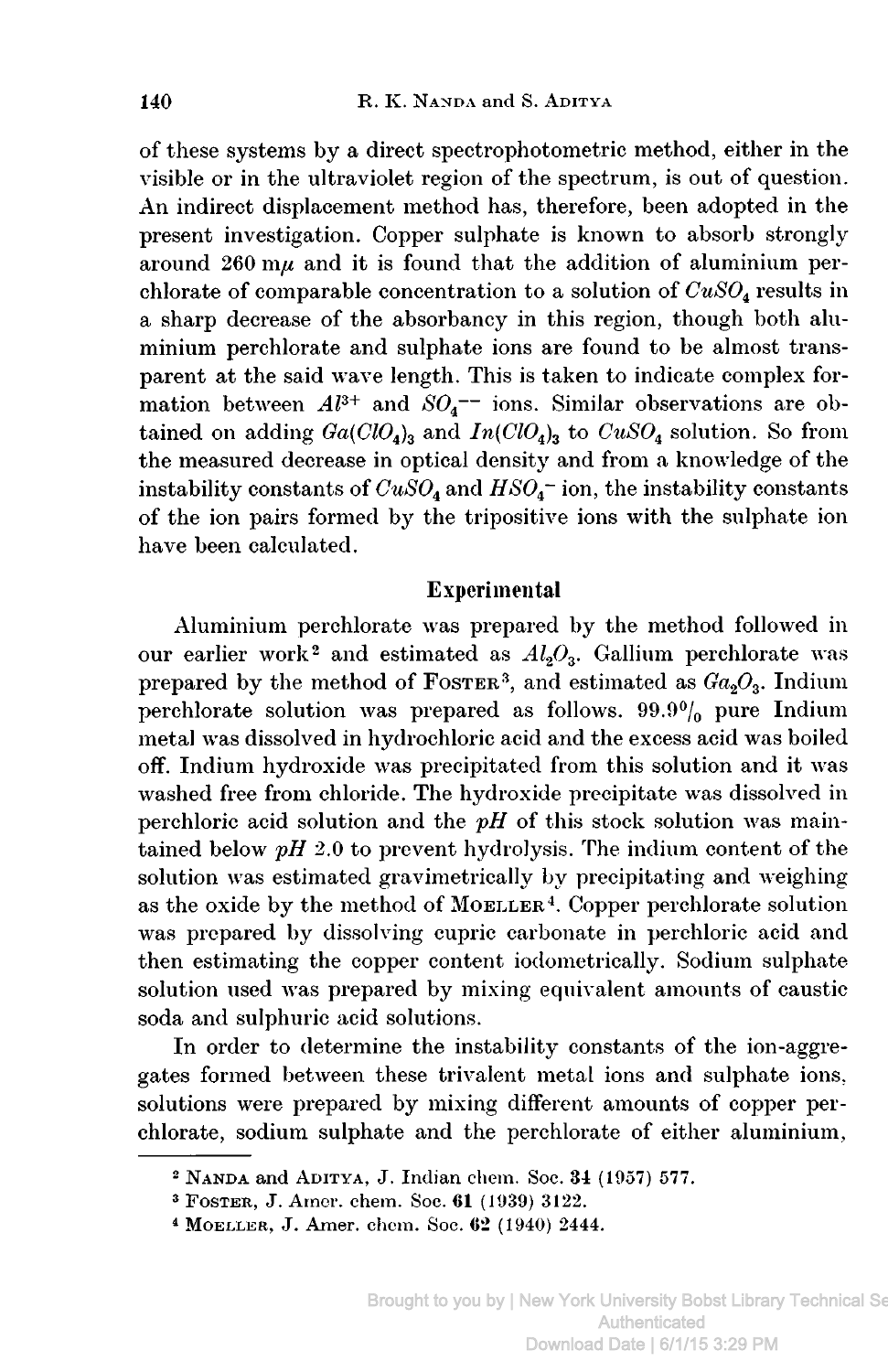gallium or indium. In these solutions, the  $Cu^{++}$  ion concentration was comparable to the concentration of the trivalent ions present, whereas the concentration of the sulphate ion was much less. The  $pH$  of the solutions was maintained below 2.5 in accordance with the observations of MONK et al.<sup>5</sup>.

All optical density measurements were made with Hilger-Watts 'UVISPEK' spectrophotometer model H 700/303, using matched fused silica cells of <sup>1</sup> cm. light path. To avoid errors creeping into these measurements, readings were taken by interchanging the cells. All measurements were carried out at room temperature varying between 29 and 30 $^{\circ}$ C. All pH measurements were made with a Marconi, battery operated, pH meter model T.F. <sup>511</sup> D.

## Results

From the measured optical densities of the solution, the instability constants of the complexes were calculated in the following manner.

The equilibria representing the combination of the trivalent ions with the sulphate ion may be represented as:

$$
M^{3+} + SO_4^{--} \rightleftharpoons MSO_4^+; MSO_4^+ + SO_4^{--} \rightleftharpoons M(SO_4)_2^-; etc.
$$

From electrostatic considerations, the species  $MSO<sub>4</sub><sup>+</sup>$  will be more stable than  $M(SO_4)_2$ <sup>-</sup>. Further, in all our measurements the concentration of sulphate ion was much less in comparison with the concentration of  $Cu^{++}$  and  $M(III)$  ions. As such, the concentration of the species  $M(SO_4)_2$  will be negligible in comparison with that of  $MSO_4^+$ . So only the equilibrium,  $M^{3+} + SO_4^{--} \rightleftharpoons MSO_4^+$ , has been considered in the calculation of equilibrium constants.

In the mixed solution only  $CuSO_4$  and free  $Cu^{++}$  ions may be taken to show absorption at 250  $m\mu$ . The concentrations of  $CuSO_4$  and free  $Cu^{++}$  ion in solution have been obtained by a method of approximation. As <sup>a</sup> first step in the approximation procedure, it is assumed that  $CuSO<sub>4</sub>$  is the only species absorbing at the wave length concerned. Therefore :

Optical density (O.D.) of the solution = 
$$
\varepsilon_2 [CuSO_4]
$$
 (1)

where  $\varepsilon_2$  is the extinction coefficient of  $CuSO_4$ . From this equation an approximate value  $[CuSO_4]$  in the solution is obtained. The difference of this from the total copper Perchlorate gives an approximate value

<sup>5</sup> Monk et al., Trans. Faraday Soc. 52 (1956) 816.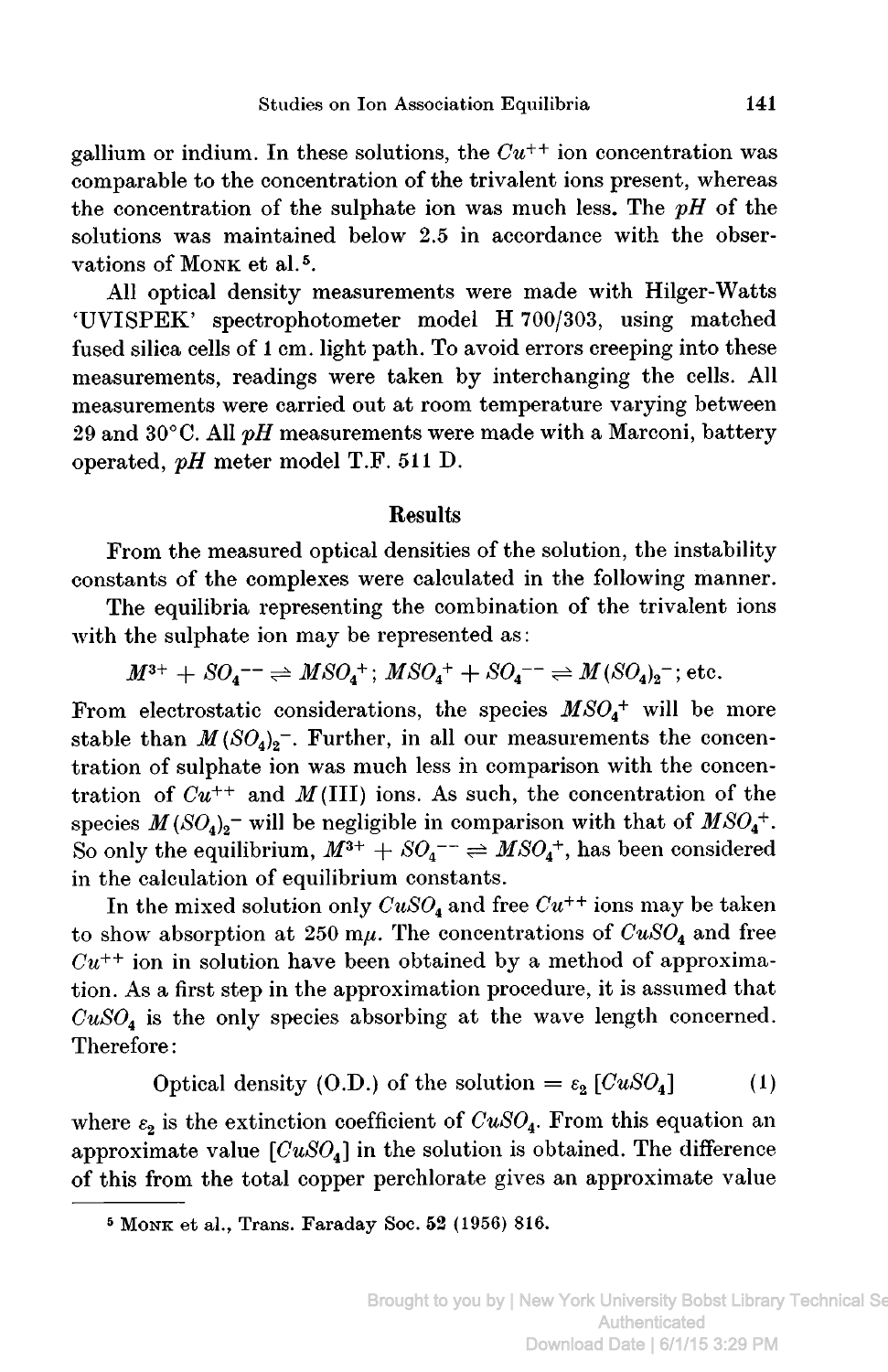of free  $Cu^{++}$  ion in solution. A better value of  $[CuSO_4]$  and  $[Cu^{++}]_{tree}$ is then obtained from the equation,

$$
O.D. = [Cu^{++}]_{free} \cdot \varepsilon_1 + [CuSO_4] \cdot \varepsilon_2 \tag{2}
$$

where  $\varepsilon_1 = 2.27$  and  $\varepsilon_2 = 151.5$ .

This process is repeated till fairly constant values for the concentration of  $CuSO<sub>4</sub>$  and hence that of free  $Cu^{++}$  ion in solution are obtained. The instability constant  $K_1$ , of the  $CuSO_4$  species being known from the work of MONK et al.<sup>5</sup> the concentration of free sulphate ion in solution can be calculated from the equation:

$$
[SO_4^{-}^-]_{free} = \frac{K_1[CuSO_4]f_{cusO_4}}{[Cu^{++}]_{free} \cdot f_{c_n^{++}} \cdot f_{so_4^{--}}}. \tag{3}
$$

Knowing, therefore, the instability constant, ' $K_2$ ', of the  $HSO_4^-$  ion from the work of DAVIES, JONES and MONK<sup>6</sup> and the hydrogen ion activity  $a_{H^+}$  from the measured pH of the solution, the concentration of free  $HSO_4$ <sup>-</sup> ion can be calculated from the equation:

$$
[HSO_4^-]_{free} = \frac{a_{\pi}+[SO_4^-^-]_{free}f_{so_4^-}}{K_2 \cdot f_{\mu so_4^-}}.
$$
 (4)

Now the total sulphate ion in solution is made up of free sulphate ion,  $CuSO<sub>4</sub>$ ,  $HSO<sub>4</sub>$  and the complex ion  $MSO<sub>4</sub>$ <sup>+</sup>, the amount existing as  $NaSO<sub>4</sub>$  is too small and is neglected. Therefore:

$$
[SO_4^{--}]_{total} = [SO_4^{--}]_{free} + [HSO_4^{-}]_{free} + [CuSO_4] + [MSO_4^{+}]
$$
 (5)

 $[MSO<sub>4</sub><sup>+</sup>]$  which is the only unknown quantity in equation (5) can thus be calculated. The difference of this from  $[M^{3+}]_{total}$  gives  $[M^{3+}]_{free}$ .

It is clear from the above that an evaluation of the concentration of  $MSO<sub>4</sub>$ <sup>+</sup> requires a knowledge of activity coefficients of the respective species, for which we must know the ionic strength of the solution. The latter has been calculated by the method of successive approximation. To start with, we neglect the activity coefficient terms and using only the concentration terms, we get the approximate ionic strength of the solution. For this ionic strength, the activity coefficients are found. Substituting these in equations (3) and (4) we get more accurate concentrations of the different species. With these new values a more accurate ionic strength is calculated and the corresponding activity coefficients are used again in equations (3) and (4) to give better values

<sup>&</sup>lt;sup>6</sup> DAVIES, JONES and MONK, Trans. Faraday Soc. 48 (1952) 421.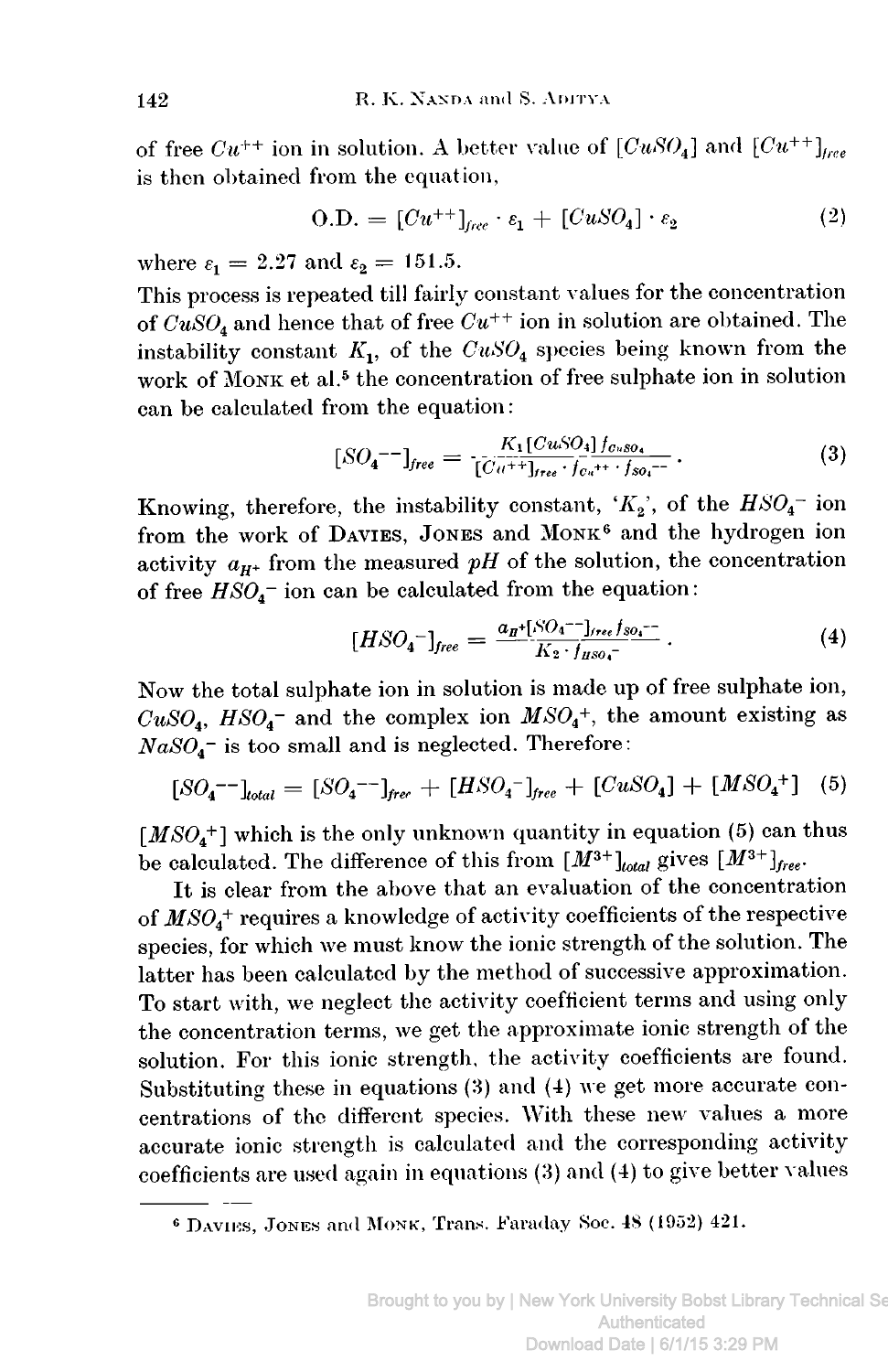of the concentrations of the different species. This process is repeated till we have constant concentrations of the ions and hence <sup>a</sup> constant ionic strength. These values have been used to get the thermodynamic instability constant of the species  $MSO<sub>4</sub><sup>+</sup>$  from the equation:

$$
K_{MSO_4^+} = \frac{a_{SO_4^{--}} \cdot a_{M^{3+}}}{a_{MSO_4^+}} \,. \tag{6}
$$

Due to the lack of ionic radius data for the different species, the calculation of the activity coefficients from the ionic strength of the solution has not been done on the basis of DEBYE-HÜCKEL equation. Instead, <sup>a</sup> modified form of the same equation as suggested by Davies <sup>7</sup> has been used. The thermodynamic instability constants, calculated in the manner described above, of the  $AISO<sub>4</sub><sup>+</sup>$ ,  $GaSO<sub>4</sub><sup>+</sup>$  and

| Total conc.<br>оf<br>$Cu^{++} \cdot 10^2$ M | Total conc.<br>of<br>$Al^{3+} \cdot 10^2 M$ | Total conc.<br>οf<br>$SO_4$ <sup>--</sup> $\cdot 10^3$ M | pH       | Optical<br>density | Instability<br>$\rm{constant}\cdot10^3$ |
|---------------------------------------------|---------------------------------------------|----------------------------------------------------------|----------|--------------------|-----------------------------------------|
| 1.0                                         | 1.0                                         | 7.5                                                      | 2.0      | 0.2037             | 11.6                                    |
| 0.7                                         | 1.0                                         | 7.0                                                      | 2.46     | 0.144              | 8.22                                    |
| 1.2                                         | 0.8                                         | 10.0                                                     | 2.54     | 0.3195             | 9.84                                    |
| 1.0                                         | 0.8                                         | 5.0                                                      | 2.46     | 0.1605             | 8.97                                    |
| 0.8                                         | 0.8                                         | 8.0                                                      | 2.51     | 0.193              | 8.52                                    |
| 1.1                                         | 1.4                                         | 11.0                                                     | $2.25$ . | 0.254              | 8.40                                    |
| 1.2                                         | 1.2                                         | 7.5                                                      | 2.26     | 0.2127             | 8.01                                    |

Table <sup>1</sup>

Average value of  $K_{Also_{4}} = 9.08 \ (\pm 0.44) \cdot 10^{-3}$ M.

Table 2

| Total conc.<br>оf<br>$Cu^{++} \cdot 10^{2} M$ | Total conc.<br>of<br>$Ga^{3+} \cdot 10^2 M$ | Total conc.<br>of<br>$SO_4$ -- $\cdot$ 10 <sup>3</sup> M | рH   | Optical<br>density | Instability<br>constant $\cdot 10^3$ |
|-----------------------------------------------|---------------------------------------------|----------------------------------------------------------|------|--------------------|--------------------------------------|
| 1.0                                           | 1.188                                       | 7.5                                                      | 1.84 | 0.131              | 0.863                                |
| 0.7                                           | 0.9920                                      | 7.0                                                      | 1.90 | 0.1005             | 0.847                                |
| 1.2                                           | 0.9902                                      | 10.0                                                     | 1.82 | 0.203              | 1.02                                 |
| 1.0                                           | 1.188                                       | 5.0                                                      | 1.69 | 0.089              | 0.988                                |
| 0.8                                           | 1.486                                       | 8.0                                                      | 1.66 | 0.096              | 1.00                                 |
| 0.8                                           | 0.9902                                      | 6.0                                                      | 1.81 | 0.0987             | 1.17                                 |
| 1.1                                           | 1.683                                       | 11.0                                                     | 1.60 | 0.153              | 1.24                                 |
| 1.2                                           | 1.188                                       | 7.5                                                      | 1.72 | 0.147              | 1.13                                 |

Average value of  $K_{gas0}$ + = 1.03 ( $\pm$  0.05) · 10<sup>-3</sup>M.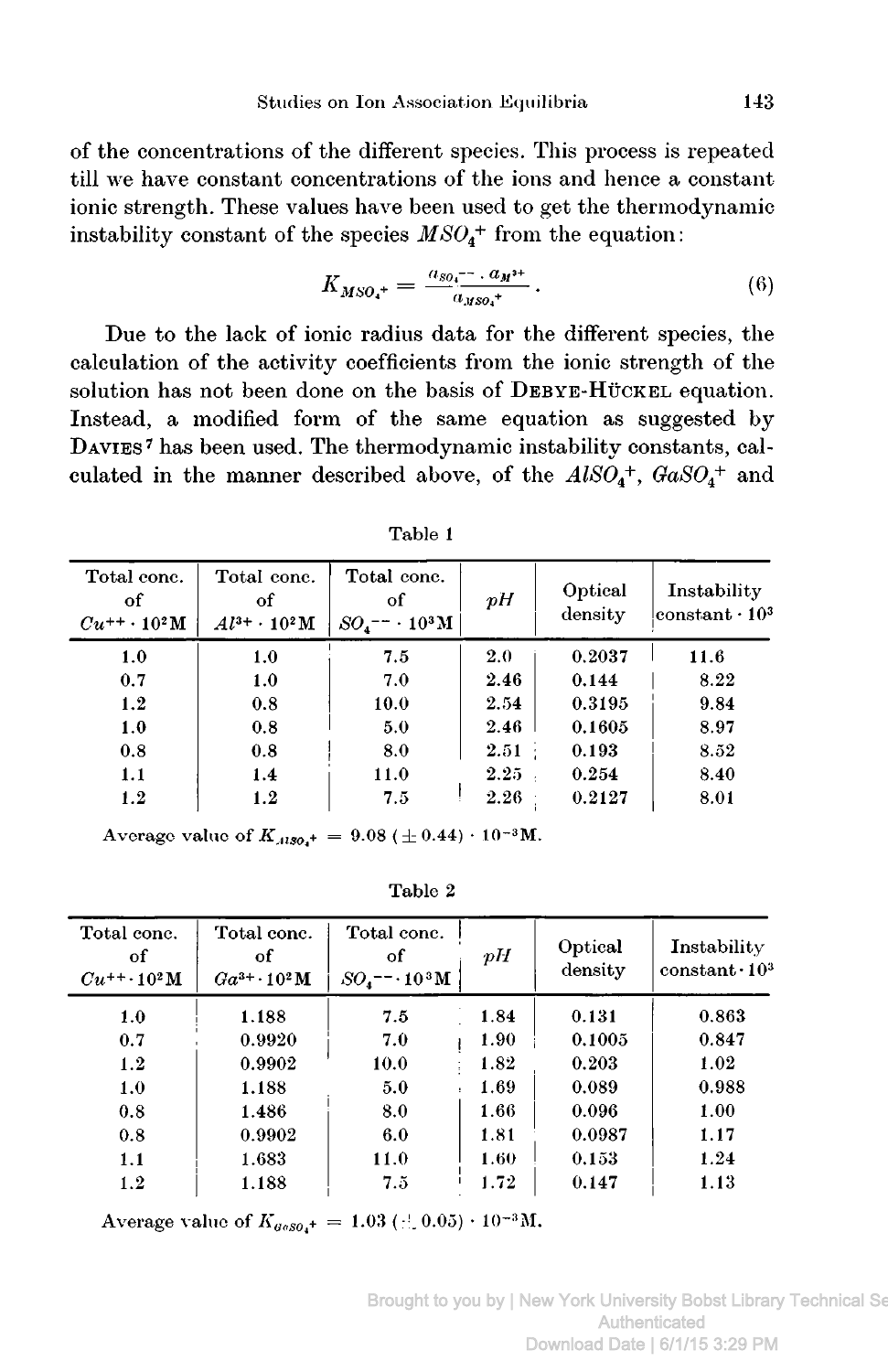| Total conc.<br>of<br>$Cu^{++} \cdot 10^{2} M$ | Total conc.<br>of<br>$In^{3+} \cdot 10^2 M$ | Total conc.<br>оf<br>$SO_4$ <sup>--</sup> $\cdot$ 10 <sup>3</sup> M | pH   | Optical<br>density | Instability<br>$constant \cdot 104$ |
|-----------------------------------------------|---------------------------------------------|---------------------------------------------------------------------|------|--------------------|-------------------------------------|
| 1.0                                           | 1.162                                       | 7.5                                                                 | 1.89 | 0.096              | 1.65                                |
| 0.7                                           | 1.246                                       | 7.0                                                                 | 1.79 | 0.0635             | 1.95                                |
| 1.2                                           | 0.9965                                      | 10.0                                                                | 2.17 | 0.175              | 1.61                                |
| 1.0                                           | 1.162                                       | 5.0                                                                 | 1.88 | 0.069              | 1.66                                |
| 0.8                                           | 1.246                                       | 8.0                                                                 | 1.95 | 0.083              | 1.75                                |
| 0.8                                           | 0.9965                                      | 6.0                                                                 | 2.44 | 0.084              | 2.08                                |
| 1.1                                           | 1.662                                       | 11.0                                                                | 1.63 | 0.116              | 1.89                                |

Table 3

Average value of  $K_{\mu s0}$ <sup>+</sup> = 1.80 ( $\pm$  0.06) · 10<sup>-4</sup>M.

 $InSO_4^+$  complexes are given in the Tables 1, 2 and 3. The average values are 9.08 ( $\pm$  0.44) · 10<sup>-3</sup>, 1.03 ( $\pm$  0.05) · 10<sup>-3</sup> and 1.80 ( $\pm$  0.06)  $\cdot 10^{-4}$  respectively.

### **Discussion**

The instability constant of  $InSO_4^+$  reported earlier<sup>1</sup> does not compare with the value obtained in the present work. The former (log  $K_{inst.} = -1.78$ ) was measured in a 2 M sodium perchlorate solution while in the present case we have reported the thermodynamic value. The difference is clearly due to the effect of ionic strength (Cf. different stability constants given in ref. 1). FERNELIUS and coworkers<sup>8</sup> have determined the stability constants of acetylacetonate complexes of Al, Ga and In. They find that the order of stability is  $Ga \geq Al$ )In. In our work on<sup>9</sup> salicylate and sulpho-salicylate complexes we have also noted the same sequence as in acetylacetonates, which can be correlated simply by plotting  $log K$  against ionisation potential or as has been done by ROSSOTTI<sup>10</sup> by plotting log  $K$  against ALREED ROCHOW electronegativity<sup>11</sup>. But our results with sulphate complexes  $(In \rangle Ga \rangle Al)$ do not agree with this sequence. Possibly that is due to the fact that the acetonylacetato, sulpho-salicylate or salicylate complexes are chelates whereas the sulphate complexes are BJERRUM type ion-pairs.

<sup>&</sup>lt;sup>7</sup> DAVIES, J. chem. Soc. [London] 1938, 2093.

<sup>&</sup>lt;sup>8</sup> IZATT, FERNELIUS and BLOCK, J. physic. Chem. 59 (1955) 170.

<sup>&</sup>lt;sup>9</sup> NANDA, Ph. D. Thesis, Utkal University, India, 1961.

<sup>&</sup>lt;sup>10</sup> ROSSOTTI, p. 43, Modern Co-ordination Chemistry, Ed. Lewis and Wilkins, Interscience Pub. 1960.

<sup>&</sup>lt;sup>11</sup> ALREED and ROCHOW, J. Inorg. Nuclear Chem. 5 (1958) 264.